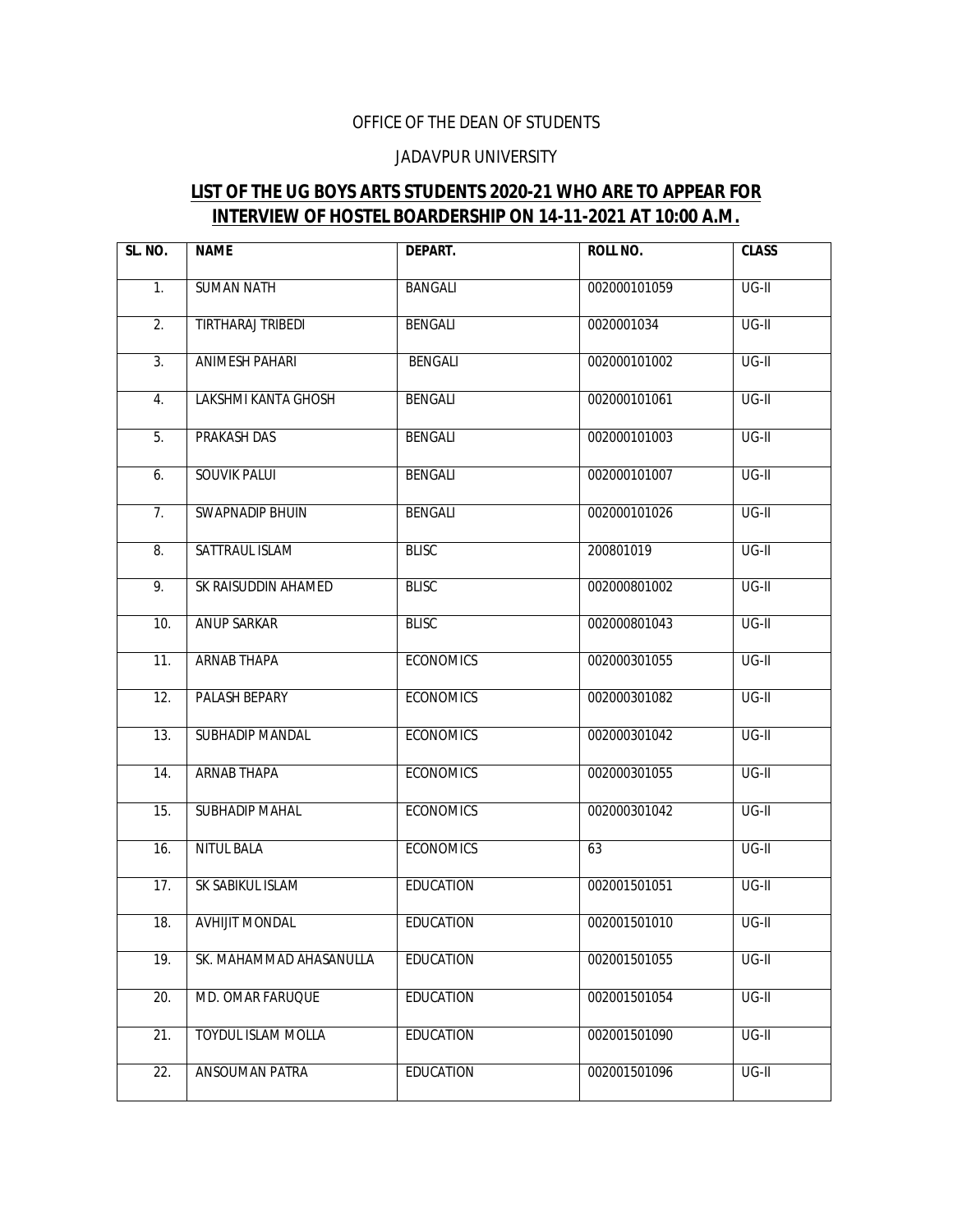| 23. | RASHBIHARI JANA           | <b>EDUCATION</b> | 002001501031 | UG-II   |
|-----|---------------------------|------------------|--------------|---------|
| 24. | <b>RAHUL MANNA</b>        | <b>EDUCATION</b> | 002001501049 | $UG-II$ |
| 25. | <b>ASIF SARDAR</b>        | <b>EDUCATION</b> | 002001501074 | $UG-II$ |
| 26. | <b>SOURAV KISKU</b>       | <b>EDUCATION</b> | 002001501039 | $UG-II$ |
| 27. | PRASANTA BISWAS           | <b>EDUCATION</b> | 002001502024 | $UG-II$ |
| 28. | <b>SAMIR MONDAL</b>       | <b>EDUCATION</b> | 002001501039 | $UG-II$ |
| 29. | <b>SURAJIT CHHATIK</b>    | <b>EDUCATION</b> | 002001501048 | $UG-II$ |
| 30. | <b>SUZAN SHAIKH</b>       | <b>EDUCATION</b> | 002001501057 | $UG-II$ |
| 31. | <b>GOUTAM KUMAR MAJHI</b> | <b>EDUCATION</b> | 002001501030 | $UG-II$ |
| 32. | HARUN ALRASID MONDAL      | <b>EDUCATION</b> | 002001501005 | UG-II   |
| 33. | HARUN ALRASID MONDAL      | <b>EDUCATION</b> | 002001501005 | UG-II   |
| 34. | SOURAV KISKU              | <b>EDUCATION</b> | 002001501039 | UG-II   |
| 35. | <b>BINOY SARKAR</b>       | <b>ENGLISH</b>   | 002000401034 | UG-II   |
| 36. | SOMNATH MONDAL            | <b>ENGLISH</b>   | 002000401018 | UG-II   |
| 37. | RAMESWAR CHAKRABORTY      | <b>ENGLISH</b>   | 002000401040 | UG-II   |
| 38. | MANOYAR HOSSEN MOLLA      | <b>ENGLISH</b>   | 002000401004 | $UG-II$ |
| 39. | <b>ANUP DAS</b>           | <b>ENGLISH</b>   | 002000401070 | UG-II   |
| 40. | <b>NURUL ISLAM MOLLA</b>  | <b>ENGLISH</b>   | 002000401063 | $UG-II$ |
| 41. | RAMESWAR CHAKRABORTY      | <b>ENGLISH</b>   | 002000401040 | $UG-II$ |
| 42. | <b>SUMAN BERA</b>         | <b>HISTORY</b>   | 002000601030 | $UG-II$ |
| 43. | PRASENJIT BISWAS          | <b>HISTORY</b>   | 002000601060 | UG-II   |
| 44. | RAM BILAS BHATTACHARYA    | <b>HISTORY</b>   | 002000601038 | UG-II   |
| 45. | AMIT YADAV                | <b>HISTORY</b>   | 002006019    | UG-II   |
| 46. | RAJU BARMAN               | <b>HISTORY</b>   | 002000601009 | UG-II   |
| 47. | PRASENJIT BISWAS          | <b>HISTORY</b>   | 002000601060 | UG-II   |
| 48. | MD FAIZAN REZA            | <b>HISTORY</b>   | 002000601022 | UG-II   |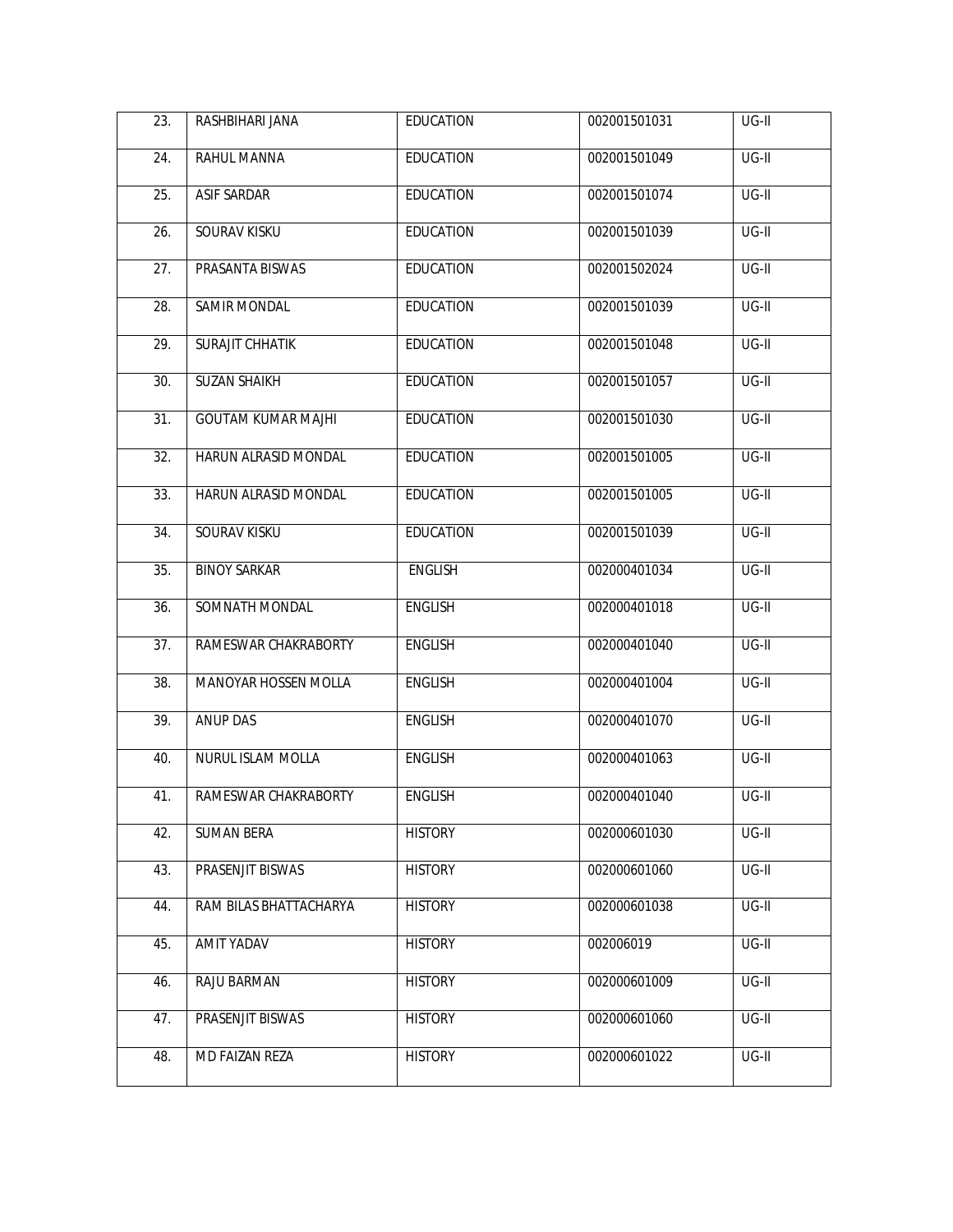| 49. | <b>ALI HOSSAIN</b>    | <b>HISTORY</b>                 | 002000601027 | UG-II   |
|-----|-----------------------|--------------------------------|--------------|---------|
| 50. | <b>HRIDAY HALDER</b>  | <b>HISTORY</b>                 | 002000601058 | $UG-II$ |
| 51. | RAJINUR RAHAMAN       | <b>INTERNATIONAL RELATIN</b>   | 002000701037 | $UG-II$ |
| 52. | <b>ALTAF REZA</b>     | INTERNATIONAL RELATION         | 002000701025 | UG-II   |
| 53. | DANDIP KUMAR SEN      | INTERNATIONAL RELATION         | 002000701022 | UG-II   |
| 54. | <b>JIT ROY</b>        | INTERNATIONAL RELATION         | 002000701054 | $UG-II$ |
| 55. | <b>MILON GHOSH</b>    | <b>INTERNATIONAL RELATION</b>  | 002000701001 | $UG-II$ |
| 56. | RAJINUR RAHAMAN       | <b>INTERNATIONAL RELATION</b>  | 002000701037 | $UG-II$ |
| 57. | <b>SAYAN SARDAR</b>   | <b>INTERNATIONAL RELATION</b>  | 002000701030 | $UG-II$ |
| 58. | <b>SAYAN SARDER</b>   | <b>INTERNATIONAL RELATION</b>  | 002000701030 | $UG-II$ |
| 59. | <b>MILON GHOSH</b>    | <b>INTERNATIONAL RELATIONS</b> | 002000701001 | $UG-II$ |
| 60. | <b>JEET SARKAR</b>    | <b>INTERNATIONAL RELATIONS</b> | 002000701029 | $UG-II$ |
| 61. | <b>BUDDHADEV JANA</b> | <b>INTERNATIONAL RELATIONS</b> | 002000701044 | $UG-II$ |
| 62. | RAJINUR RAHAMAN       | <b>INTERNATIONAL RELATIONS</b> | 002000701037 | $UG-II$ |
| 63. | <b>BUDDHADEV JANA</b> | INTERNATIONAL RELATIONS        | 002000701044 | UG-II   |
| 64. | SOURAV GARAIN         | <b>PHILOSOPHY</b>              | 002000901028 | $UG-II$ |
| 65. | SURYAKANTA GURIA      | PHILOSOPHY                     | 002000901032 | $UG-II$ |
| 66. | <b>AMIT BARIK</b>     | PHILOSOPHY                     | 002000901047 | $UG-II$ |
| 67. | <b>RAJIB HALDER</b>   | PHILOSOPHY                     | 002000901030 | $UG-II$ |
| 68. | <b>AMIT BARIK</b>     | PHILOSOPHY                     | 002000901047 | $UG-II$ |
| 69. | KAMAL MONDAL          | SANSKRIT                       | 002001201009 | UG-II   |
| 70. | HIMANSHU SAMANTA      | <b>SANSKRIT</b>                | 002001201014 | $UG-II$ |
| 71. | MD ARIF ANSARY        | SANSKRIT                       | 002001201025 | $UG-II$ |
| 72. | SUBHAJIT NASKAR       | SANSKRIT                       | 002001201027 | $UG-II$ |
| 73. | SOUVAN KHANRA         | SANSKRIT                       | 002001201002 | UG-II   |
| 74. | KAMAL MONDAL          | SANSKRIT                       | 002001201009 | $UG-II$ |